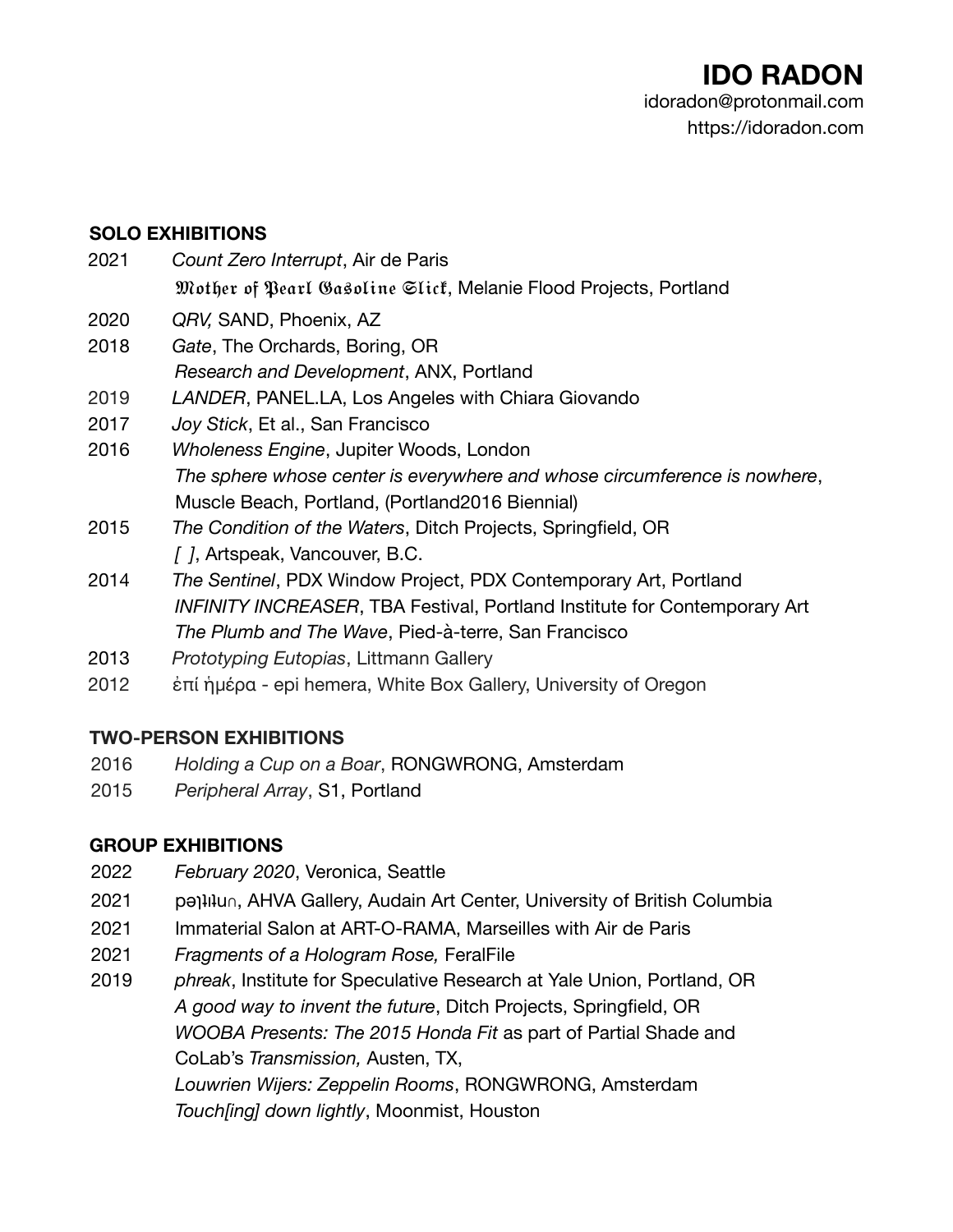*Everything's Raw: Everything is Raw,* Cranium Suite, Portland *Speculative Frictions*, PDX Contemporary Art, Portland

- 2018 *The Poster Show*, Phyllis Gill Gallery, Riverside, CA
- 2017 *Discretion*, CASTIGLIONI, São Pãolo, Brazil "Core," *Out of Site*, Seattle [atriumofthesun.com](http://atriumofthesun.com) for *Sensory Gymnastics*, Disjecta, Portland
- 2016 "Zero Day," *Six Weeks*, Henry Art Gallery, Seattle *Parantola (with Mikko Kuorinki)*, Titanik (offsite at Alvar Aalto's Paimio Sanatorium), Finland *Unveiling (you embrace me, as I am)*, Jupiter Woods, London Portland2016 Biennial, Disjecta
- 2015 *GG at the Helm*, Bronco Gallery/Portland Women's Forum
- 2013 *The City and the City*, LxWxH Gallery, Seattle *Green Gothic*, Hedreen Gallery, Seattle
- 2011 *Shred of Light,* Worksound Gallery, Portland *Reading.Writing*, Gallery HOMELAND, Portland *Broad Strokes*, Carhole Gallery, Portland
- 2010 *Doing It To It*, gallery HOMELAND, Portland

### **ARTIST BOOKS AND PUBLICATIONS**

- 2019 *AGE OF SAND* (Panel.LA)
- 2016 *Wholeness Engine* (Jupiter Woods)
- 2015 *The Blind Remembrance of the Swirling Bone* (Ditch Projects/Artspeak)
- 2014 *INFINITY INCREASER* (Portland Institute for Contemporary Art) *The Plumb and the Wave* (Piéd-à-terre)
- 2013 *Prototyping Eutopias*, *The Book of Knots* (c\_L Books) *An Attempt at Exhausting a Place*
- 2012 *A Reading* (Portland Institute for Contemporary Art)
- 2011 *Sentences on Sentences on Paragraphs on Paragraphs (*Publication Studio)
- 2010 *The Mine King I/O*

### **SELECTED WRITINGS**

- 2022 "Honey," *CONDITIONS*, The Ford Family Foundation Arts Journal, Vol. 2
- 2020 "Knight Queen," *E.A.A.P.E.S.* #5 "Red Flare," Lumber Room
- 2019 "or she of the world and as or one of many of many," for *The Yellow Forest*, Truck, Calgary
- 2016 catalog essay for ¬⊙×, Assembly Point, London "n. poeticus," Ecocore (London)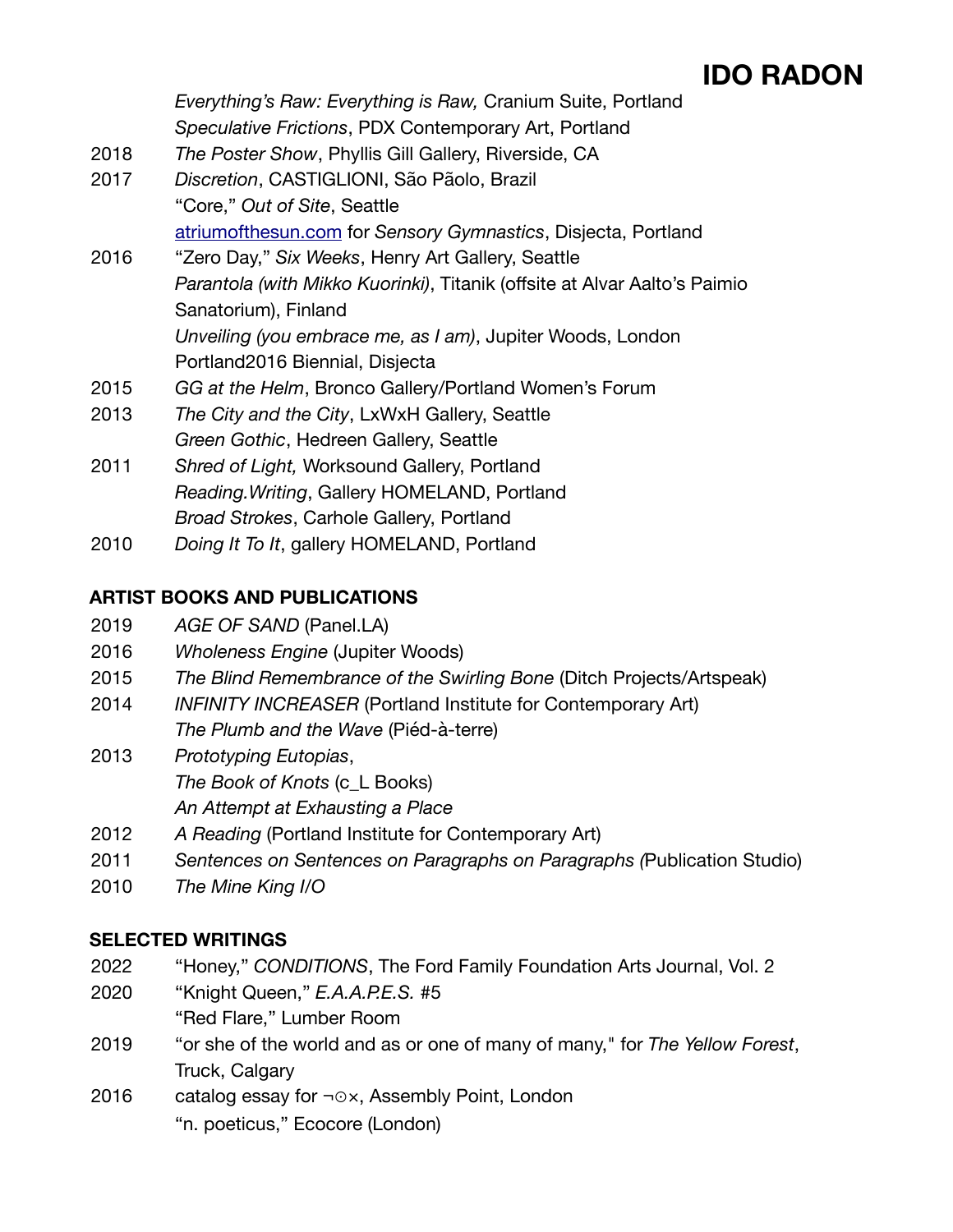- 2015 "Speculations and Forgettings, A Bibliography," Weekday "Untitled (unintentional machine)," Pillowtops (HQHQ, Portland)
- 2014 "reading the world/writing the world," The Riso Book, Portland (Colpa Press, San Francisco) "Practical Applications: Preliminary Research in The Development of a Protocol for Invisibility," for *of a final account in formation,* MK Gallery "Azimuth 55 E of N," Ruler No. 3 (Ruler, Helsinki)
- 2013 "Fugue," *Subject. Answer. Countersubject.* Disjecta "Appendix," commissioned for the book *Appendix* by Appendix Project Space (Container Corps)
- 2011 "Statement", for *Don't Worry We'll Fix It*, Time-Based Arts Festival, Portland Institute for Contemporary Art *Making a Center Far From the Center* (for *Selections from the PCVA Archive*), Yale Union

### **SELECTED PERFORMANCE/READING**

| 2019 | Age of Sand with Emily Jones and Maggie Mer Roberts, Almanac, London       |
|------|----------------------------------------------------------------------------|
|      | Age of Sand, After 8 Books, Paris,                                         |
|      | Age of Sand, (for Aaron Flint Jamison Open Studio) Sitterwerk Library, St. |
|      | Gallen                                                                     |
|      | Age of Sand, (on the occasion of the exhibition Tribe-Specific), FELIX     |
|      | GAUDLITZ, Vienna                                                           |
|      | Speculative Frictions, (lecture) RONGWRONG, Amsterdam                      |
|      | Afternoon Event, INCA, Portland, OR, 2019 (with Mikko Kuorinki, Sidony     |
|      | O'Neal, Saloli, and Aeron Bergman and Alejandra Salinas)                   |
| 2014 | A Reading By, CCA Wattis Institute for Contemporary Arts, San Francisco    |
|      | Fall Convergence 2014, University of Washington, Bothell                   |
|      | Spare Room/Mother Foucault's                                               |
| 2012 | Looking at Some Circles, Portland Institute for Contemporary Art           |
|      | Text Garage, Suyama Space, Seattle                                         |
| 2011 | <b>COPIER: Horizons, Worksound Gallery</b>                                 |
| 2010 | The Po(aesth)etics of Excision, Nationale                                  |
|      | Language to be Looked At, Rearrangutan, Pacific Northwest College of Art   |
| 2008 | <b>Spare Room Reading Series</b>                                           |
| 2007 | Richard Foreman Mini Festival, Performanceworks Northwest                  |
| 2006 | POETLAND, Wordstock                                                        |
| 2004 | Spare Room Collective Sound Poetry Festival. Performanceworks Northwest    |
| 2003 | Spare Room Collective Collaborative Poetry Festival                        |
|      | Spare Room Collective Sound Poetry Festival, Soundvision Gallery, Portland |